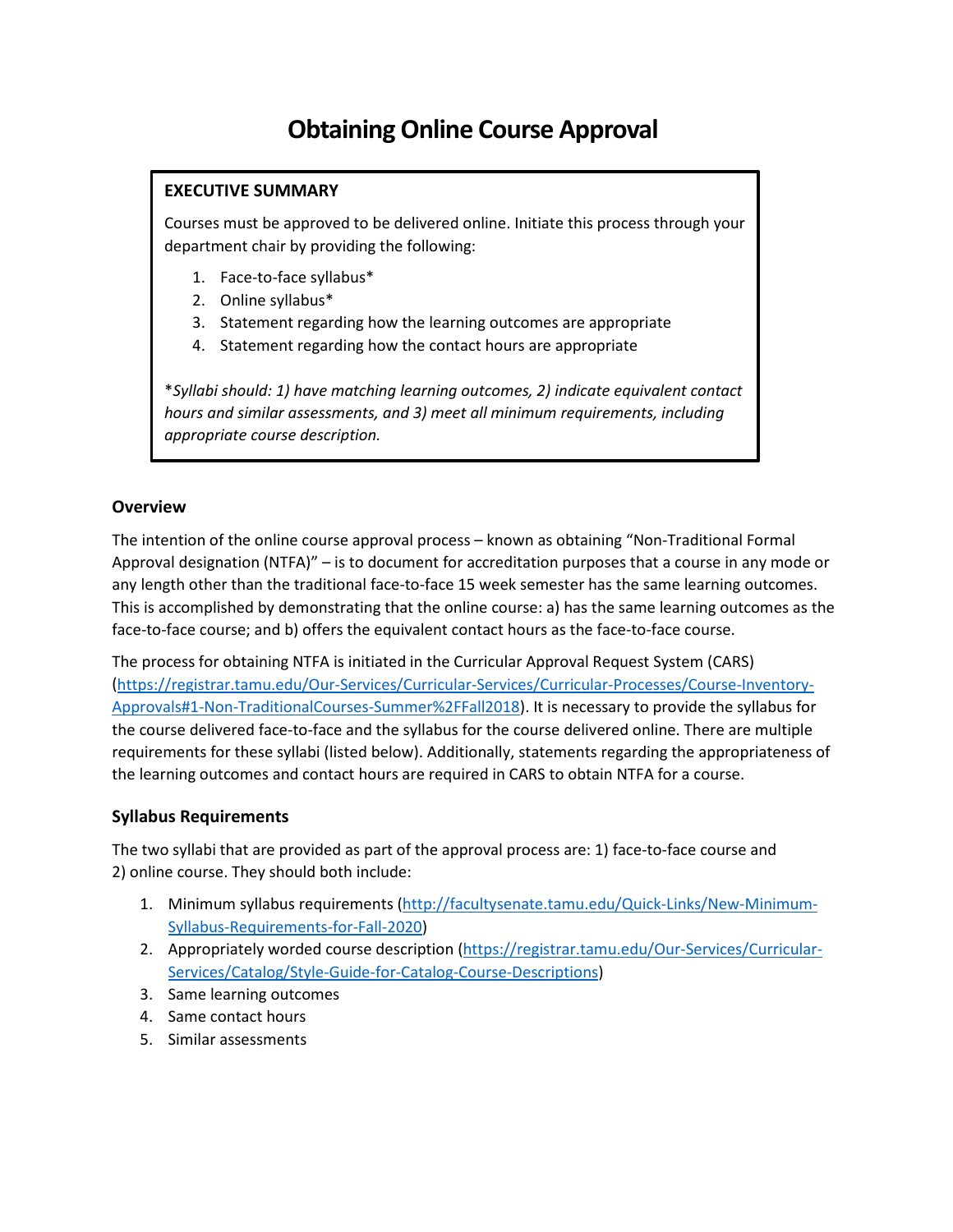#### *Learning Outcomes*

Learning outcomes should be worded and presented exactly the same in both syllabi. The most straightforward way to accomplish this is to copy and paste the learning outcomes from the face-to-face course syllabus to the online course syllabus.

Learning outcomes should be framed using Bloom's Taxonomy. For help with this, see TAMUG's Faculty Resources [\(https://www.tamug.edu/AcademicAffairs/documents/Blooms-Taxonomy-Action-Verbs.pdf\)](https://www.tamug.edu/AcademicAffairs/documents/Blooms-Taxonomy-Action-Verbs.pdf) and Figure 1.

| <b>BLOOM'S TAXONOMY</b><br><b>REVISED</b><br>(example verbs for learning<br>outcomes in italics) |                                                                                                                                 | <b>COGNITIVE PROCESS DIMENSION</b>                                                 |                                                                             |                                                                        |                                                                                           |                                                       |                                         |
|--------------------------------------------------------------------------------------------------|---------------------------------------------------------------------------------------------------------------------------------|------------------------------------------------------------------------------------|-----------------------------------------------------------------------------|------------------------------------------------------------------------|-------------------------------------------------------------------------------------------|-------------------------------------------------------|-----------------------------------------|
|                                                                                                  |                                                                                                                                 | foundational disciplinary<br>৳<br>Recall and retrieval<br>REMEMBER<br>information. | ৳<br>ã<br>UNDERSTAND<br>information.<br>Make meaning<br>$\ddot{\mathbf{v}}$ | w<br>information in<br>similar situation.<br><b>APPLY</b><br>က်<br>မီး | component<br>apart information<br><b>ANALYZE</b><br>connections<br>explore<br>Take<br>and | and<br>EVALUATE<br>Examine critically<br>judge.<br>ស់ | new.<br>Create something<br>CREATE<br>စ |
| <b>DIMENSION</b><br>KNOWLEDGE                                                                    | A. FACTUAL KNOWLEDGE<br><b>Foundational information in</b><br>a discipline.                                                     | List                                                                               | Summarize                                                                   | Respond                                                                | <b>Select</b>                                                                             | Check                                                 | Generate                                |
|                                                                                                  | <b>B. CONCEPTUAL</b><br><b>KNOWLEDGE</b><br><b>Connection of foundational</b><br>elements to overall structure<br>and function. | Recognize                                                                          | Classify                                                                    | Provide                                                                | <b>Differentiate</b>                                                                      | Determine                                             | Assemble                                |
|                                                                                                  | <b>C. PROCEDURAL</b><br><b>KNOWLEDGE</b><br><b>Methods for investigating</b><br>and acting.                                     | Recall                                                                             | Clarify                                                                     | Carry Out                                                              | Integrate                                                                                 | Judge                                                 | Design                                  |
|                                                                                                  | <b>D. META-COGNITIVE</b><br><b>KNOWLEDGE</b><br>Reflection on thinking in the<br>discipline.                                    | <b>Identify</b>                                                                    | Predict                                                                     | Use                                                                    | Deconstruct                                                                               | Reflect                                               | Create                                  |

*Figure 1. Mapping Student Learning Outcomes* (source[: Faculty Resources, Bloom's Taxonomy\)](https://www.tamug.edu/AcademicAffairs/documents/Blooms-Taxonomy-Action-Verbs.pdf)

#### *Definition of Semester Credit Hour*

Per University Rule 11.03.99.M1 [\(https://rules-saps.tamu.edu/PDFs/11.03.99.M1.pdf\)](https://rules-saps.tamu.edu/PDFs/11.03.99.M1.pdf), a semester credit hour is defined as: a minimum of 50 minutes per week of formalized instruction and a minimum of 100 minutes of out-of-class student work. For a 3 credit hour course over a 15 week semester, a total of 45 hours of formalized instruction is required.

Formalized instruction hours should include activities that address and demonstrate student competency in the defined learning outcomes. Activities that are counted toward formalized instruction hours must be REQUIRED and STRUCTURED.

Examples of activities that do count toward instructional time: online discussion boards, required participation in live or online discussions (e.g., review session, online chat, case discussions), tutorials, small group activities, virtual labs, instructional videos, and other instructor-driven self-guided activity